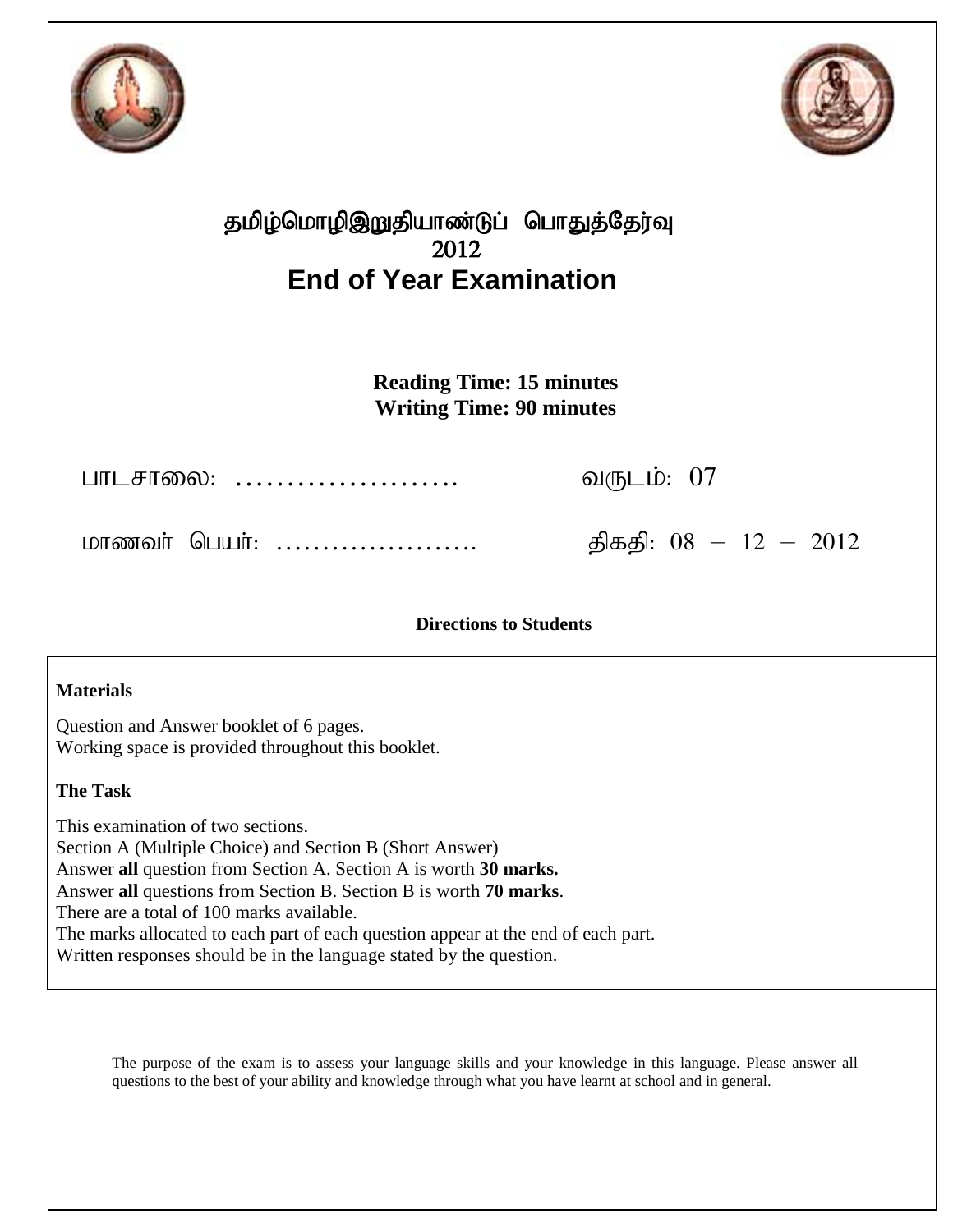,Wjpahz;Lj; Nju;T tFg;G 07 08-12-2012

# தமிழ் மொழி<br>வகுப்பு 07

|                | பன்முகத்தேர்வு வினாக்கள்<br><b>Section A</b>                                                    |              |                |                | வருடம்: 07              |  |
|----------------|-------------------------------------------------------------------------------------------------|--------------|----------------|----------------|-------------------------|--|
| $\mathbf{1}$   | வேறுபட்ட சொல் எது?<br>முத்தமிழ் 2. செந்தமிழ் 3. பைந்தமிழ் 4. ஆங்கிலம்                           | $\mathbf{1}$ | $\overline{2}$ | 3              | 4                       |  |
| $\overline{2}$ | நாங்கள் கோயிலுக்குப் -----------<br>1.போனேன் 2.போகிறாள். 3.போகிறோம். 4. போனான்.                 | $\mathbf{1}$ | $\overline{2}$ | $\overline{3}$ | 4                       |  |
| 3              | உயர்திணைக்கு உதாரணம்<br>1. கோழி. 2. சிறுவன் 3. கல் 4. மண்                                       | $\mathbf{1}$ | $\overline{2}$ | 3              | 4                       |  |
| $\overline{4}$ | ரோஜாமலர் இனிய நறுமணம் உடையது. நறுமணம்<br>ஒத்த சொல்<br>1. நிறம் 2. மணம் 3. வாசனை 4. குணம்        | $\mathbf{1}$ | $\overline{2}$ | $\overline{3}$ | $\overline{\mathbf{4}}$ |  |
| 5              | தோப்பு என்பது<br>1. தோட்டம் 2. வீடு 3. இலை 4. மரம்                                              | $\mathbf{1}$ | $\overline{2}$ | $\overline{3}$ | 4                       |  |
| 6              | Lonely என்றால் என்ன?<br>1. விருப்பு    2. பிரிவு   3. ஆசை 4. தனிமை                              | $\mathbf{1}$ | $\overline{2}$ | $\overline{3}$ | 4                       |  |
| $\tau$         | சித்தப்பாவின் எதிர்ப்பால் சொல் எது?<br>1. தங்கை      2. அம்மா     3. சித்தி        4. நடிகை     | $\mathbf{1}$ | $\overline{2}$ | 3              | 4                       |  |
| 8              | நான் பாட்டு பாடுகிறேன். இதில் வினைச்சொல்<br>1.பாடினேன். 2. பாடுகிறேன். 3.பாடுவேன் 4.பாடுகிறான். | $\mathbf{1}$ | $\overline{2}$ | 3              | 4                       |  |
| 9.             | குடியரசு நாட்டின் தலைவர் என்பது.<br>1. மந்திரி 2. ஜனாதிபதி 3. வணிகன் 4.பிரதம மந்திரி            | $\mathbf{1}$ | $\overline{2}$ | 3              | 4                       |  |
| 10.            | தாயிற் சிறந்தொரு ----------மில்லை.<br>1. கடவுள் 2. கோயில் 3. தம்பி 4. அன்னையும்                 | $\mathbf{1}$ | $\overline{2}$ | $\overline{3}$ | 4                       |  |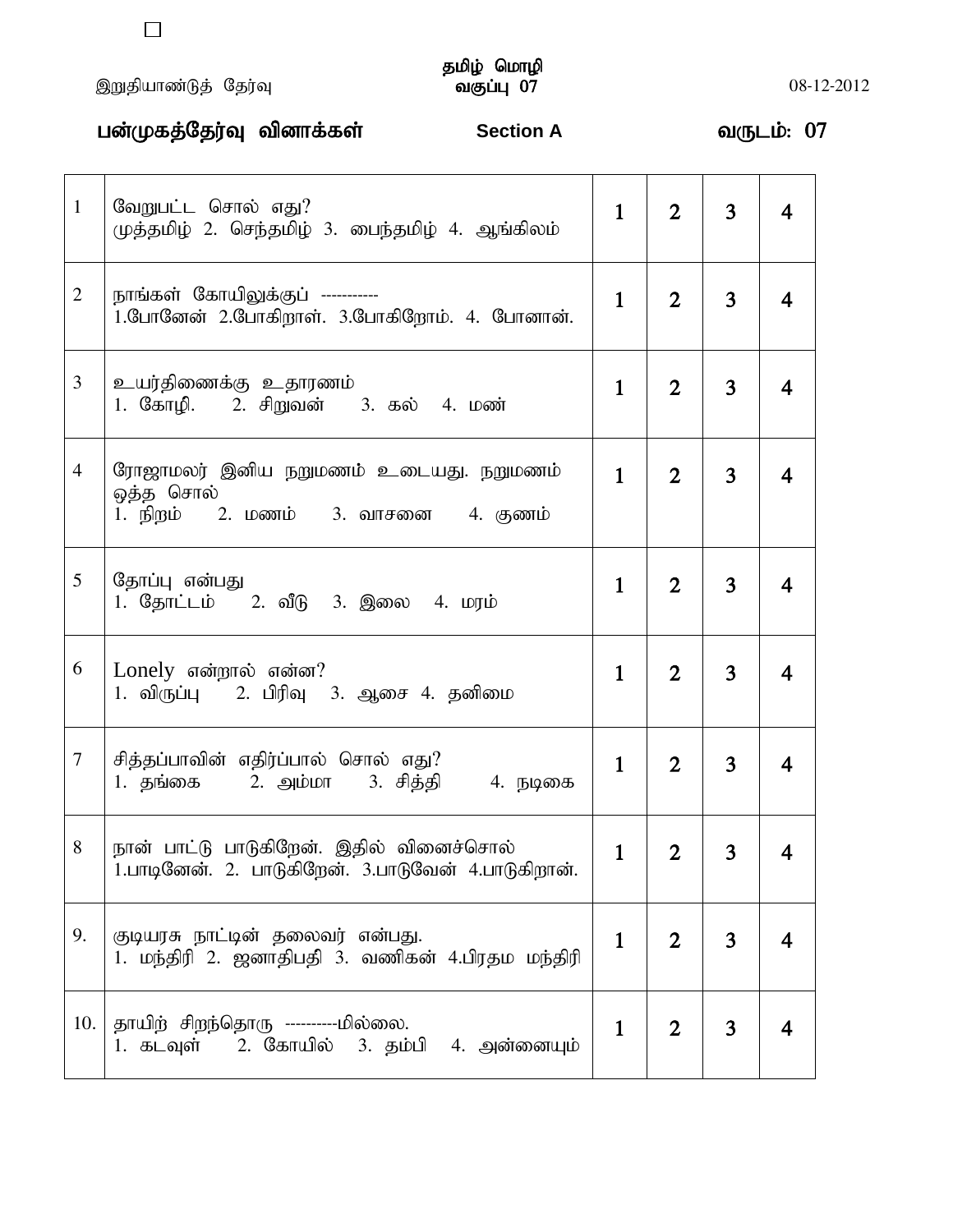,Wjpahz;Lj; Nju;T tFg;G 07 08-12-2012

 $\Box$ 

| 11. | கண்ணகியை பற்றி கூறும் நூல்<br>1. சிலப்பதிகாரம் 2.திருக்குறள்<br>3. நாலடியார்         4. மூதுரை | $\mathbf{1}$ | $\overline{2}$ | $\overline{3}$ | 4                       |
|-----|------------------------------------------------------------------------------------------------|--------------|----------------|----------------|-------------------------|
| 12. | எண்ணும் --------- கண் எனத் தகும்.<br>1. அழகு 2. கல்வி  3. எழுத்தும் 4. அழகு                    | $\mathbf{1}$ | $\overline{2}$ | $\overline{3}$ | $\overline{\mathbf{4}}$ |
| 13. | தொலைபேசி என்பது<br>1. radio 2. $tv$ 3. phone 4. radio                                          | $\mathbf{1}$ | $\overline{2}$ | 3              | 4                       |
| 14. | பிறப்பு என்பதன் எதிர்ச்சொல்<br>1. மறைவு 2. உதிப்பு 3. இறப்பு 4.தோன்று                          | $\mathbf{1}$ | $\overline{2}$ | 3              | 4                       |
| 15  | சேவல் கூவும். மயில் -------<br>1. கத்தும் – 2. சீறும் 3. அகவும் 4. பேசும்                      | $\mathbf{1}$ | $\overline{2}$ | $\overline{3}$ | 4                       |
| 16  | ------------- கதைப் புத்தகம் படிக்கிறேன்.<br>1.நாங்கள் 2. நான் 3. நாம் 4. அவர்கள்              | $\mathbf{1}$ | $\overline{2}$ | 3              | 4                       |
| 17. | மழைத்துளிகள் கீழே ------------.<br>1. விழுந்தன 2. விழுந்தது 3. ஓடியது. 4. சென்றன.              | $\mathbf{1}$ | $\overline{2}$ | 3              | 4                       |
| 18. | நானூறு என்பது<br>3. 500 4. 100<br>1. 340<br>2. 400                                             | $\mathbf{1}$ | $\overline{2}$ | 3              |                         |
| 19. | தாயைக்கண்ட குழந்தை ----- என ஓடியது.<br>1. மளமள 2. படபட 3. திருதிரு 4. குடுகுடு                 | $\mathbf{1}$ | $\overline{2}$ | 3              |                         |
| 20. | பேரூந்து என்பது.     1. புகைவண்டி<br>$2.\sigma$ ார்<br>3. பஸ் வண்டி 4. துவிச்சக்கர வண்டி       | $\mathbf{1}$ | $\overline{2}$ | 3              |                         |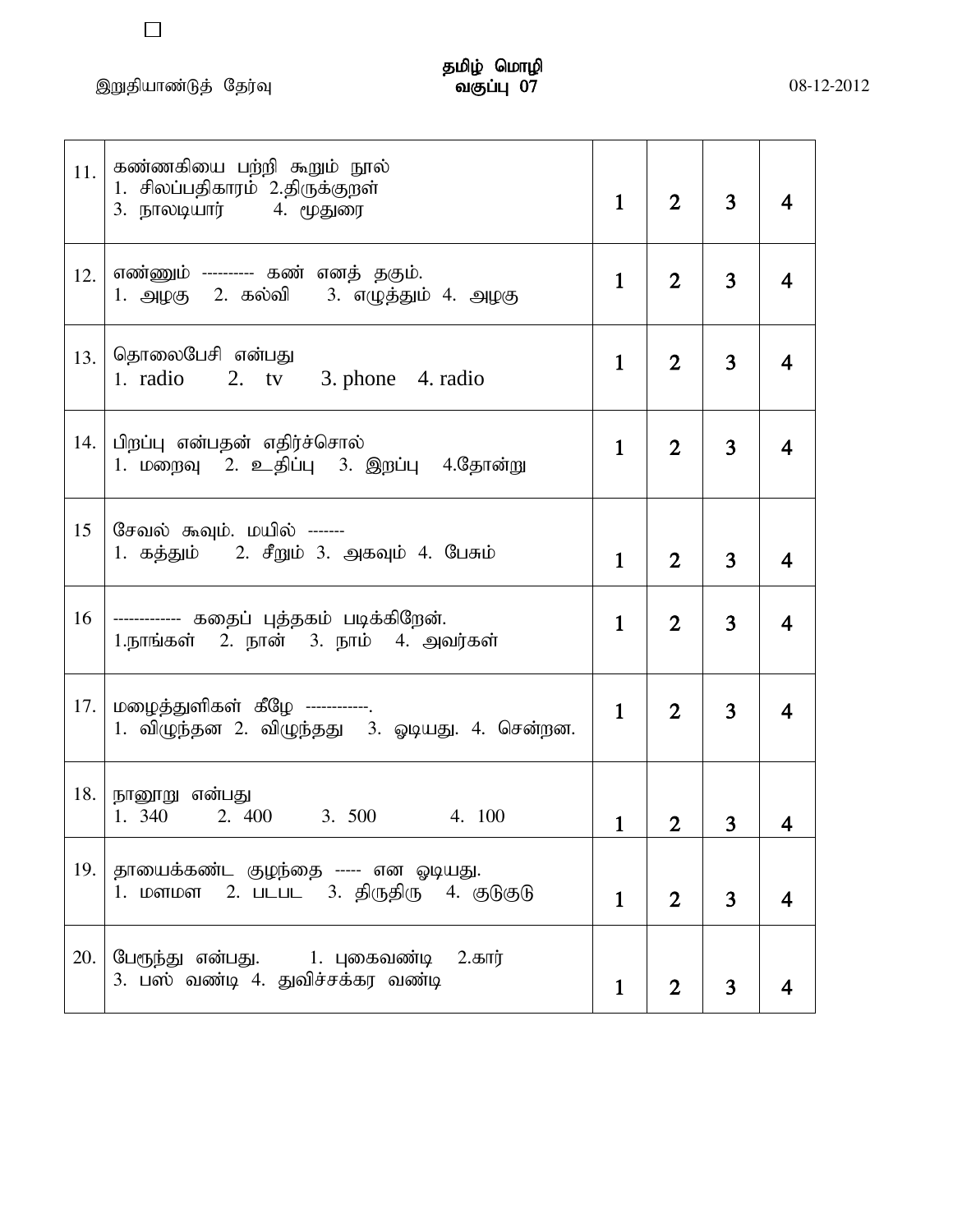$\Box$ 

| 21 | தைப்பொங்கல் வரும் மாதம் எது?<br>1. தை 2. சித்திரை 3. ஆவணி 4. மார்கழி                                                             | $\mathbf{1}$ | $\overline{2}$ | 3              |   |
|----|----------------------------------------------------------------------------------------------------------------------------------|--------------|----------------|----------------|---|
| 22 | அவள் கால் சலங்கை கலீர் கலீர் என ஒலித்தது.கலீர் கலீர்<br>1. மரபுச்சொல்       2. அடுக்குமொழி<br>என்பது<br>3. வினைசொல் 4. தொடர்மொழி | $\mathbf{1}$ | $\overline{2}$ | 3              |   |
| 23 | வரலாறு என்பது -----------------<br>1. மாளிகை. 2. சத்திரம். 3. அரன்மனை 4. சரித்திரம்                                              | $\mathbf{1}$ | $\overline{2}$ | 3              | 4 |
| 24 | பற்பொடி பிரித்து எழுதினால்                                                                                                       | $\mathbf{1}$ | $\overline{2}$ | 3              |   |
| 25 | அவன் அந்த ---------------- வென்றான்.<br>1. பதக்கத்தை $2$ பதக்கத்துக்கு<br>3. பதக்கத்தால் 4. பதக்கத்தில்                          | $\mathbf{1}$ | $\overline{2}$ | 3              |   |
| 26 | நவதானியம் என்பது ---------வகைத்தானியங்களைக்<br>குறிக்கும்<br>1. ஆறு 2. ஐந்து 3. ஒன்பது 4. ஏழு                                    | $\mathbf{1}$ | $\overline{2}$ | 3              | 4 |
| 27 | உறவினரை வரவேற்பது<br>1. வீரம் 2. மானம் 3. இன்பம் 4. விருந்தோம்பல்                                                                |              |                |                |   |
| 28 | சுதந்திரம் என்பது ---------------<br>1. freedom 2. like 3. happy 4. sick                                                         | $\mathbf{1}$ | $\overline{2}$ | 3              |   |
| 29 | கற்றது -----மண் அளவு கல்லாதது உலகளவு<br>1. கை 2. கால் 3. உலகம் 4. மண்                                                            | $\mathbf{1}$ | $\overline{2}$ | 3              |   |
| 30 | அவள் இதயம் ---------- என அடித்துக் கொண்டது.<br>1. சலசல, 2. படபட<br>$3.5L5L$ , 4. $50.50$                                         | $\mathbf{1}$ | 2 <sup>1</sup> | 3 <sup>7</sup> |   |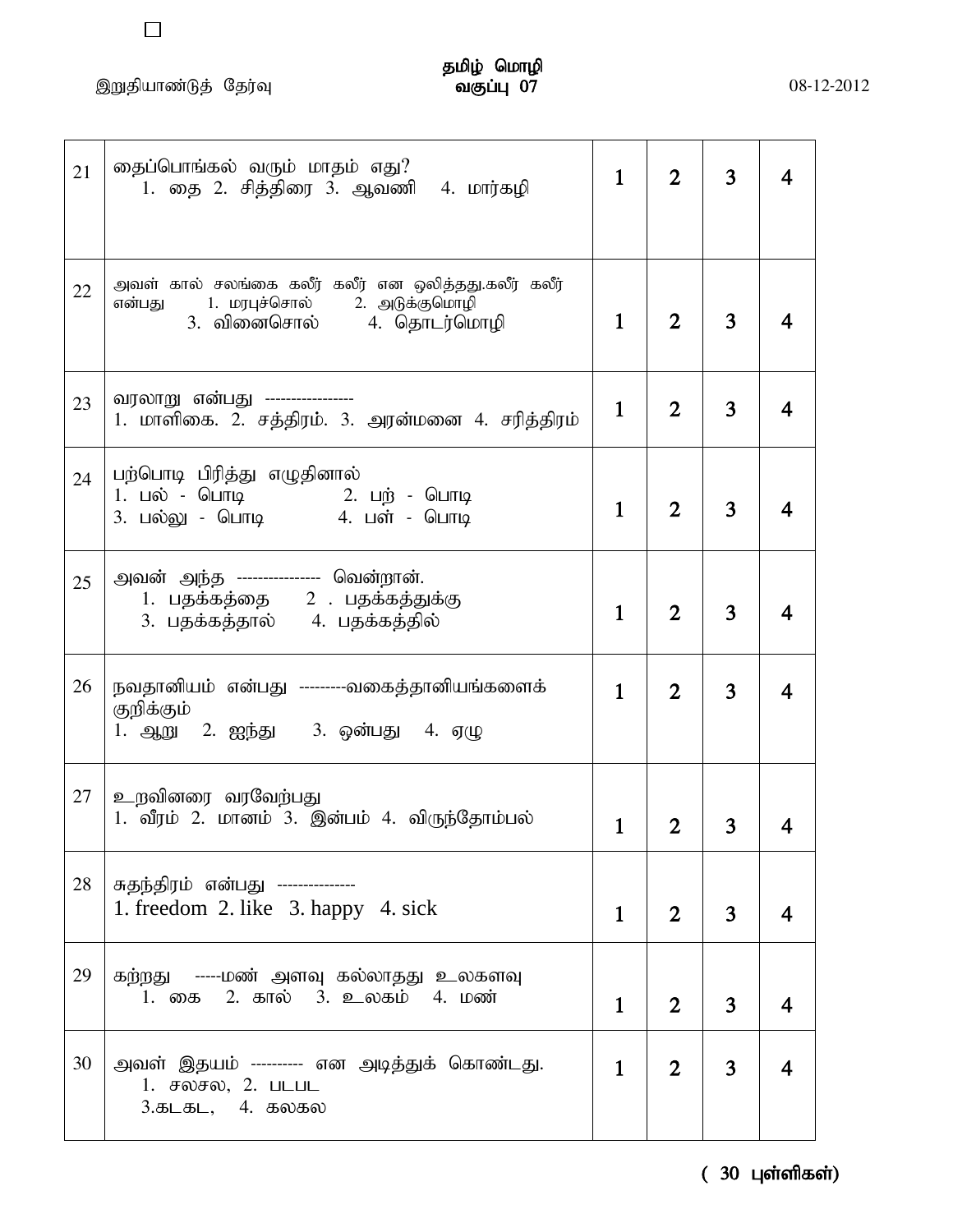$\Box$ 

## tpdhf;fs ;: **Section B** tUlk;: 07

## 1. பின்வரும் பந்தியை வாசித்து, கேள்விகளுக்குப் பதில் எழுதுக.

\_\_\_\_\_\_\_\_\_\_\_\_\_\_\_\_\_\_\_\_\_\_\_\_\_\_\_\_\_\_\_\_\_\_\_\_\_\_\_\_\_\_\_\_\_\_\_\_\_\_\_\_\_\_\_\_\_\_\_\_\_\_\_\_\_\_\_\_\_\_\_

\_\_\_\_\_\_\_\_\_\_\_\_\_\_\_\_\_\_\_\_\_\_\_\_\_\_\_\_\_\_\_\_\_\_\_\_\_\_\_\_\_\_\_\_\_\_\_\_\_\_\_\_\_\_\_\_\_\_\_\_

\_\_\_\_\_\_\_\_\_\_\_\_\_\_\_\_\_\_\_\_\_\_\_\_\_\_\_\_\_\_\_\_\_\_\_\_\_\_\_\_\_\_\_\_\_\_\_\_\_\_\_\_\_\_\_\_\_\_\_\_\_

\_\_\_\_\_\_\_\_\_\_\_\_\_\_\_\_\_\_\_\_\_\_\_\_\_\_\_\_\_\_\_\_\_\_\_\_\_\_\_\_\_\_\_\_\_\_\_\_\_\_\_\_\_\_\_\_\_\_\_\_\_

\_\_\_\_\_\_\_\_\_\_\_\_\_\_\_\_\_\_\_\_\_\_\_\_\_\_\_\_\_\_\_\_\_\_\_\_\_\_\_\_\_\_\_\_\_\_\_\_\_\_\_\_\_\_\_\_\_\_\_\_\_

\_\_\_\_\_\_\_\_\_\_\_\_\_\_\_\_\_\_\_\_\_\_\_\_\_\_\_\_\_\_\_\_\_\_\_\_\_\_\_\_\_\_\_\_\_\_\_\_\_\_\_\_\_\_\_\_\_\_\_\_\_\_\_\_

\_\_\_\_\_\_\_\_\_\_\_\_\_\_\_\_\_\_\_\_\_\_\_\_\_\_\_\_\_\_\_\_\_\_\_\_\_\_\_\_\_\_\_\_\_\_\_\_\_\_\_\_\_\_\_\_\_\_\_\_\_\_\_

காற்று அசுத்தம் அடைவதால் உயிரினங்களுக்குத் தீமை விளைகின்றது. வாகனங்களிலிருந்து வெளியேறும் புகையாலும். பூச்சிக் கொல்லிகள், மருந்துச்சாலைகள், தொழிற்சாலைகளிலிருந்து வெளிவரும் புகைகள் போன்றவற்றாலும் வளி அசுத்தம் அடைகின்றது. சீர் கேடடைந்து வரும் காற்றினால் மனிதர்களுக்கும், உயிரினங்களுக்கும் தீங்கு விளைகின்றது. தாவரங்கள் அழிகின்றன.<br>இப்பெருந்தொகையான அழிவுகளினைத் தடுப்பதற்குப் பல நாடுகள் பல சட்டங்களை ,g;ngUe;njhifahd mopTfspidj; jLg;gjw;Fg; gy ehLfs; gy rl ;lq;fis ,<br>ஏற்படுத்தியுள்ளன. இருந்தபோதும் வளி அசுத்தமடைதல் நிகழ்ந்து கொண்டுதான் இருக்கிறது. பொதுமக்களாகிய நாமும் இத் தீங்கு தொடர்பாக விழிப்புணர்வைக் கொண்டு இருக்க வேண்டும்.

எதனால் தீமை விளைகிறது?

காற்று அசுத்தம் அடையும் வமிகள் எப்படி?

காற்று அசுத்தம் அடைவதால் எவை அழிகிறது?

நல்ல தலையங்கம் இடுக.

பொதுமக்கள் எப்படி இருக்க வேண்டும்?

2. சேர்த்து ஒரு வசனமாக எழுதுக

பையன் மரத்தில் ஏறினான். மாங்காய் பறித்தான்

அபிராமி அழகானவள். அடல்கலையில் சிறந்தவள்.  $(10 \; \mu \text{sin} \theta)$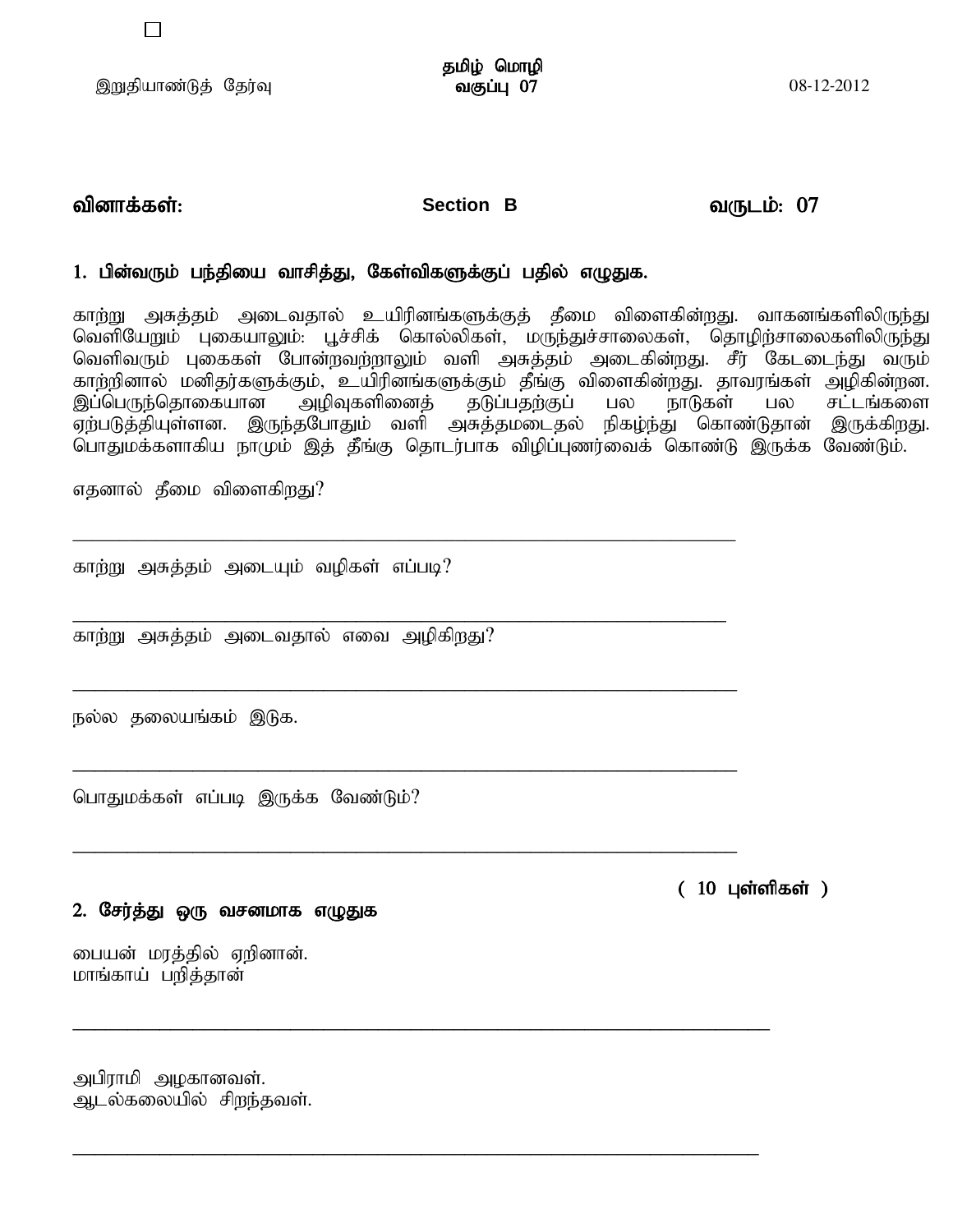### இறுதியாண்டுத் தேர்வு

ராமா காலாளியாக வேலை பார்த்தார். பிள்ளைகளை நன்றாக படிக்க வைத்தார்

குமார் அருவிக்குச் சென்றார். குளித்தபின் வீடு திரும்பினார்.

அவள் ஆத்திசூடி படித்தாள். அவள் கொன்றைவேந்தனும் படித்தாள்.

 $(10 \text{ L} \cdot \text{L} \cdot \text{L} \cdot \text{L} \cdot \text{L} \cdot \text{L} \cdot \text{L} \cdot \text{L} \cdot \text{L} \cdot \text{L} \cdot \text{L} \cdot \text{L} \cdot \text{L} \cdot \text{L} \cdot \text{L} \cdot \text{L} \cdot \text{L} \cdot \text{L} \cdot \text{L} \cdot \text{L} \cdot \text{L} \cdot \text{L} \cdot \text{L} \cdot \text{L} \cdot \text{L} \cdot \text{L} \cdot \text{L} \cdot \text{L} \cdot \text{L} \cdot \text{L} \cdot \text{L} \$ 

## 3. கோடிட்ட இடங்களில் பொருத்தமான சொல்லை எழுதுக.

(நீங்கள், உங்கள், உமது, உன், நீர்)

் பிரிவங்கே இருக்கிறது?

 $(10 \text{ L} \cdot \text{C} \cdot \text{C} \cdot \text{C} \cdot \text{D} \cdot \text{D} \cdot \text{D} \cdot \text{D} \cdot \text{D} \cdot \text{D} \cdot \text{D} \cdot \text{D} \cdot \text{D} \cdot \text{D} \cdot \text{D} \cdot \text{D} \cdot \text{D} \cdot \text{D} \cdot \text{D} \cdot \text{D} \cdot \text{D} \cdot \text{D} \cdot \text{D} \cdot \text{D} \cdot \text{D} \cdot \text{D} \cdot \text{D} \cdot \text{D} \cdot \text{D} \cdot \text{D} \cdot \text{D} \$ 

4. உமது பாடசாலையில் புதிய கட்டிடம் கட்டப்பட்டு திறப்புவிழாவிற்கு மந்திரி ஒருவர் வருகிறார். அவரை வரவேற்க நீங்கள் செய்யும் ஏற்பாடுகள் என்ன?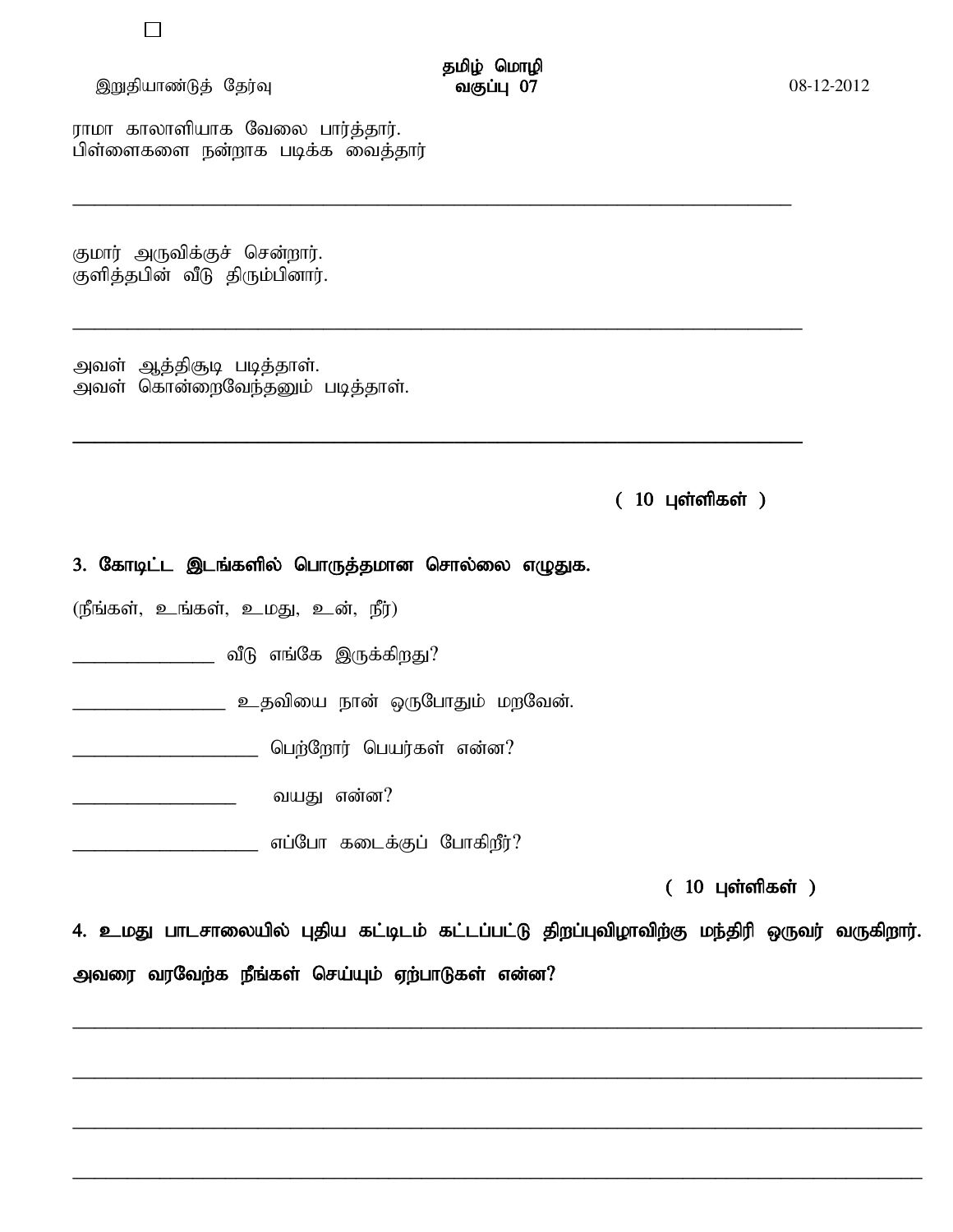| இறுதியாண்டுத் தேர்வு                                                                                | தமிழ் மொழி<br>வகுப்பு 07  | 08-12-2012                       |
|-----------------------------------------------------------------------------------------------------|---------------------------|----------------------------------|
|                                                                                                     |                           |                                  |
|                                                                                                     |                           |                                  |
|                                                                                                     |                           |                                  |
|                                                                                                     |                           |                                  |
|                                                                                                     |                           |                                  |
|                                                                                                     |                           |                                  |
|                                                                                                     |                           |                                  |
|                                                                                                     |                           |                                  |
| சேர்த்தெழுதுக. பிரித்தெழுதுக<br>5.                                                                  |                           | $(10 \text{ }$ புள்ளிகள் $)$     |
| வடக்கு - கிழக்கு _____________                                                                      | முத்தமிழ் ___________     |                                  |
| தெற்கு - மேற்கு ____________                                                                        | நானூறு ___________        |                                  |
| மேற்கு - திசை _____________                                                                         |                           | அறுபடை ___________               |
| சிறிய - கதை <u>____________</u>                                                                     |                           | பனித்திரை _ <b>________</b> ____ |
| மூன்று - உலகம் ____________                                                                         | தமிழாசிரியர் ____________ |                                  |
| 6. மாறி இருக்கும் சொற்களை ஒழுங்காக மாற்றி வசனம் அமைக்க<br>நுறு ரூபா - பீற்றரிடம் - பணம் - இருந்தது. |                           | $(10 \text{ }$ புள்ளிகள் $)$     |
| சென்று - சிறுவர்கள் - மைதானத்துக்குச் - விளையாடி - வந்தார்கள்                                       |                           |                                  |